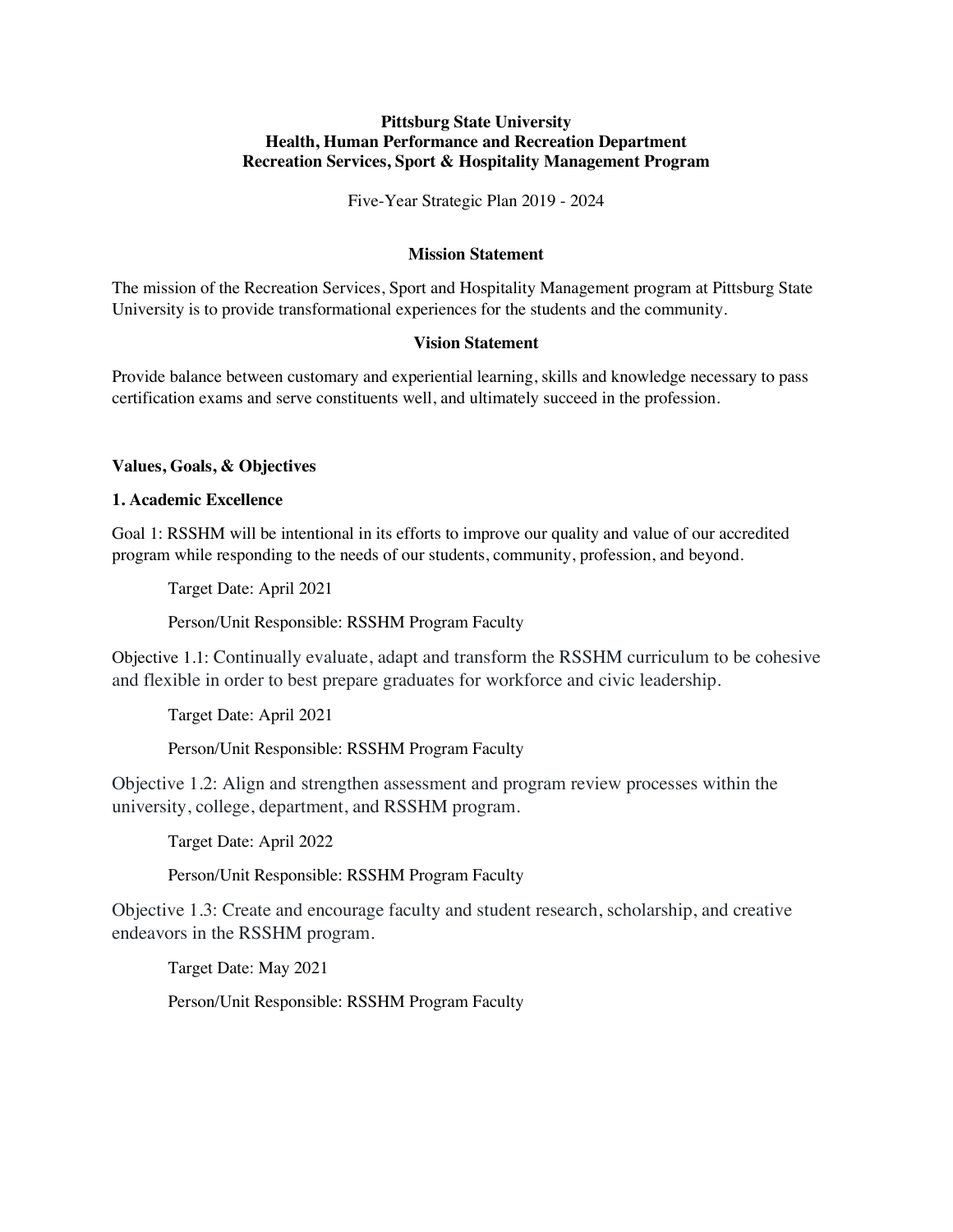### **2. Student Success**

Goal 2: RSSHM will strengthen relationships and enhance support systems and tools to help students achieve their academic goals.

Target Date: May 2022

Person/Unit Responsible: RSSHM Program Faculty

Objective 2.1: Expand opportunities for our RSSHM faculty and students to engage through service in the community and profession.

Target Date: April 2022

Person/Unit Responsible: RSSHM Program Faculty

Objective 2.2: Fulfill expectations for engagement and interaction of students with faculty and professionals.

Target Date: April 2021

Person/Unit Responsible: RSSHM Program Faculty

Objective 2.3: Increase the number of students completing a degree in RSSHM.

Target Date: August 2023

Person/Unit Responsible: RSSHM Program Faculty

# **3. Partnerships**

Goal 3: RSSHM will work with national, regional, and community partners to enrich and advance cultural, economic, educational, and service opportunities.

Objective 3.1: Continue to support internal and external organizations through faculty and student engagement.

Target Date: August 2021

Person/Unit Responsible: RSSHM Program Faculty

Objective 3.2: RHHSM will continue to support faculty and student endeavors to enrich the lives of the community, regional, and national organizations and agencies.

Target Date: August 2021

Person/Unit Responsible: RSSHM Program Faculty

Objective 3.3: Continue to develop innovative ways to promote RHHSM programs and the profession

Target Date: May 2023

Person/Unit Responsible: RSSHM Program Faculty